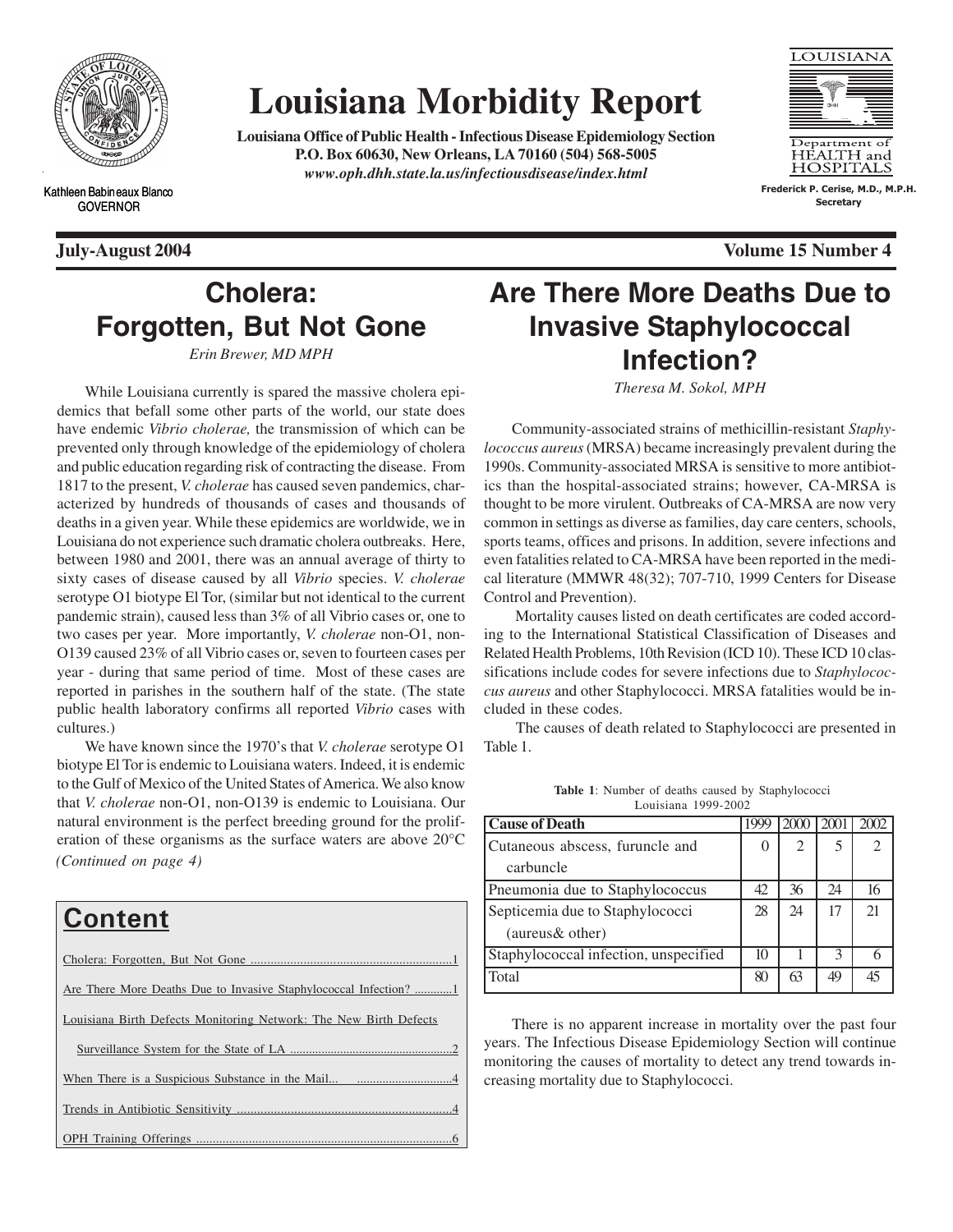## **Louisiana Birth Defects Monitoring Network: The New Birth Defects Surveillance System for the State of LA**

*L. Kay Webster, MPH*

The Louisiana Birth Defects Monitoring Network (LBDMN) is a new program of the Office of Public Health (OPH) that is in the early stages of implementation. LBDMN is housed in the OPH central office in New Orleans and operates within Children's Special Health Services (CSHS).

The mission of LBDMN:

- begin ongoing collection of data on birth defects in all Louisiana children under age three
- establish a central birth defects registry for the state
- provide information to the families of children identified as having birth defects on the available social, educational and medical services in their area
- analyze the data to determine if certain geographic regions in the state have a higher concentration of disabilities due to birth
- use the results of data analysis to guide birth defects education and prevention efforts

In June of 1999, Senate Concurrent Resolution No. 29 was passed, creating an eighteen-member task force to investigate the feasibility of birth defects surveillance in Louisiana. In July of 2000, OPH was awarded a three-year Centers for Disease Control and Prevention (CDC) grant to design and implement a birth defects surveillance program in the state. After almost two years of research and planning, the Birth Defects Task Force presented a report to the legislature in March of 2001 that indicated the need for birth defects surveillance in Louisiana. In May of 2001, Senate Bill 229 was signed into law by Governor Foster as Act 194 of 2001, officially establishing the Louisiana Birth Defects Monitoring Network. As required by the new law, in February 2002 a nine-member advisory board made up of consumers, physicians and public health professionals was appointed to advise OPH and guide the implementation of LBDMN.

Over the past two years the LBDMN Advisory Board and program coordinator have been working on rules and regulations that outline operational procedures for the surveillance system, particularly regarding such issues as access to information, privacy and confidentiality. The final rule will be published in the June 2004 issue of the *Louisiana Register*. When the rule takes effect on July 1, 2004, health care facilities that will be affected by this surveillance system will be contacted and procedures fully explained and clarified before OPH staff begins record review.

LBDMN is planning an active, population-based surveillance system. Rather than relying on data on reported conditions, this type of system will employ dedicated staff to find cases using active methods — a more accurate and comprehensive approach to

### **Table 1: Code List for Congenital Anomalies and Developmental Disorders**

| <b>Diagnosis</b>                    | ICD-9-CM           | <b>CDC/BPA Codes</b>             |  |  |
|-------------------------------------|--------------------|----------------------------------|--|--|
|                                     | Codes              |                                  |  |  |
| <b>Central Nervous System</b>       |                    |                                  |  |  |
| Anencephalus                        | 740.0-740.1        | 740.00-740.10                    |  |  |
| Spina bifida w/out                  | 741.0, 741.9 w/out | 741.00-741.99                    |  |  |
| anencephalus                        | 740.0-740.10       | w/out 740.0-                     |  |  |
|                                     |                    | 740.10                           |  |  |
| Hydrocephalus w/out                 | 742.3 w/out 741.0, | 742.30-742.39                    |  |  |
| spina bifida                        | 741.9              | w/out 741.00-                    |  |  |
|                                     |                    | 741.99                           |  |  |
| Encephalocele                       | 742.0              | 742.00-742.09                    |  |  |
| Microcephalus                       | 742.1              | 742.10                           |  |  |
| Eye                                 |                    |                                  |  |  |
| Anophthalmia/                       | 743.0, 743.1       | 743.00–743.10                    |  |  |
| microphthalmia                      |                    |                                  |  |  |
| Congenital cataract                 | 743.30-743.34      | 743.32-743.326                   |  |  |
| Aniridia                            | 743.45             | 743.42                           |  |  |
| Ear                                 |                    |                                  |  |  |
| Anotia/microtia                     | 744.01, 744.23     | 744.01, 744.21                   |  |  |
| Cardiovascular                      |                    |                                  |  |  |
| Common truncus                      | 745.0              | 745.00–745.01                    |  |  |
| Transposition of the great          | 745.10, .11, .12,  | 745.10-745.19                    |  |  |
| arteries                            | .19                |                                  |  |  |
| Tetralogy of Fallot                 | 745.2              | 745.20-745.21,                   |  |  |
|                                     |                    | 746.84                           |  |  |
| Ventricular septal defect           | 745.4              | 745.40-745.490                   |  |  |
|                                     |                    | (excluding                       |  |  |
|                                     |                    | 745.498)                         |  |  |
| Atrial septal defect                | 745.5              | 745.50-745.59                    |  |  |
|                                     |                    | (excluding 745.50)               |  |  |
| Endocardial cushion                 | 745.60, .61, .69   | 745.60-745.69                    |  |  |
| defect                              |                    |                                  |  |  |
| Pulmonary valve atresia             | 746.01, 746.02     | 746.00-746.01                    |  |  |
| and stenosis                        |                    |                                  |  |  |
| Tricuspid valve atresia             | 746.1              | $\overline{746}$ . 10 (excluding |  |  |
| and stenosis                        |                    | 746.105)                         |  |  |
| Ebstein's anomaly                   | 746.2              | 746.20                           |  |  |
| Aortic valve stenosis               | 746.3              | 746.30                           |  |  |
| Hypoplastic left heart              | 746.7              | 746.70                           |  |  |
| syndrome                            |                    |                                  |  |  |
| Patent ductus arteriosus            | 747.0              | 747.00                           |  |  |
| (Include only if weight             |                    |                                  |  |  |
| $\approx$ = > 2500 grams or note if |                    |                                  |  |  |
| unable to exclude <2500             |                    |                                  |  |  |
| gram infants.)                      |                    |                                  |  |  |
| Coarctation of aorta                | 747.10             | 747.10–747.19                    |  |  |
| <b>Orofacial</b>                    |                    |                                  |  |  |
| Cleft palate w/out cleft lip        | 749.0              | 749.00–749.09                    |  |  |
| Cleft lip w/ and w/out              | 749.1, 749.2       | 749.10-749.29                    |  |  |
| cleft palate                        |                    |                                  |  |  |
| Choanal atresia                     | 749.0              | 748.00                           |  |  |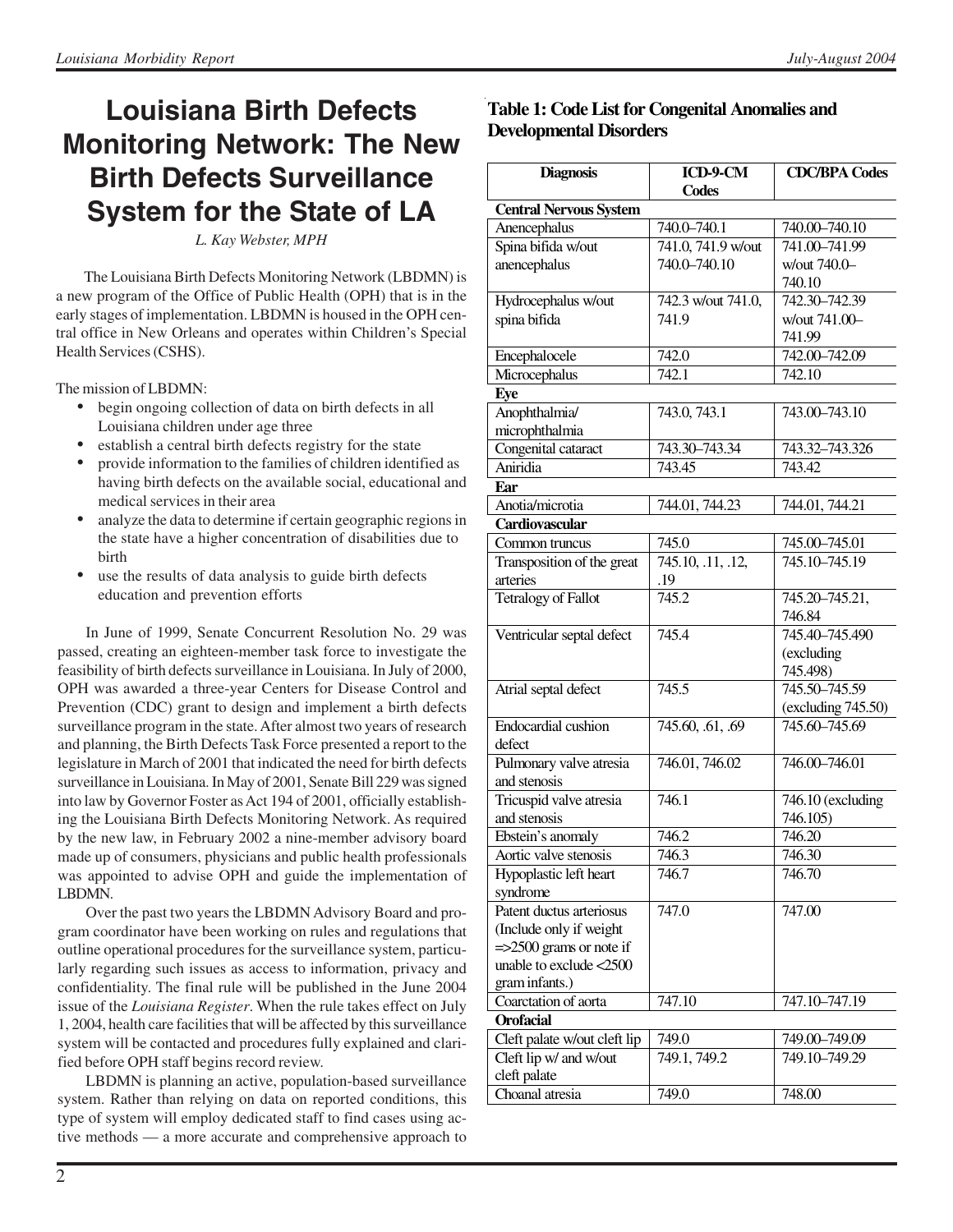#### **Gastrointestinal**

| Esophageal                  | 750.3              | 750.30-750.35   |
|-----------------------------|--------------------|-----------------|
| atresia/tracheoesophageal   |                    |                 |
| fistula                     |                    |                 |
| Rectal and large intestinal | 751.2              | 751.20-751.24   |
| atresia/stenosis            |                    |                 |
| Pyloric stenosis            | 750.5              | 750.51          |
| Hirshsprung's disease       | $\overline{751.3}$ | 751.30-751.34   |
| (congenital megacolon)      |                    |                 |
| <b>Biliary</b> atresia      | 751.61             | 751.65          |
| <b>Genitourinary</b>        |                    |                 |
| Renal agenesis/hypoplasia   | 753.0              | 753.00-753.01   |
| <b>Bladder</b> exstrophy    | 753.5              | 753.50          |
|                             |                    |                 |
| Obstructive genitourinary   | 753.2, 753.6       | $753.20 - 29 -$ |
| defect                      |                    | 753.60-.69      |
| Hypospadias and             | 752.61, 752.62     | 752.600-752.627 |
| epispadias                  |                    | (excluding      |
|                             |                    | 752.621)        |
| <b>Musculoskeletal</b>      |                    |                 |
| Reduction defect, upper     | 755.20-755.29      | 755.20-755.29   |
| limbs                       |                    |                 |
| Reduction defect, lower     | 755.30-755.39      | 755.30-755.39   |
| limbs                       |                    |                 |
| Gastroschisis               | 756.79             | 756.71          |
| Omphalocele                 | 756.79             | 756.70          |
| Congenital hip dislocation  | 754.30, .31, .35   | 754.30          |
| Diaphragmatic hernia        | 756.6              | 756.610-756.617 |
| Chromosomal                 |                    |                 |
| Trisomy 13                  | 758.1              | 758.10-758.19   |
| Trisomy 18                  | 758.0              | 758.00-758.09   |
| Trisomy 21 (Down            | 758.2              | 758.20-758.290  |
| syndrome)                   |                    |                 |
| <b>Other</b>                |                    |                 |
| Fetus or newborn affected   | 760.71             | 760.71          |
| by maternal alcohol use     |                    |                 |
| Amniotic bands              | No code            | 658.80          |
| Inborn error (yes/no)       | No code            | No code         |
| Developmental disability    | No code            | No code         |
| (w/ or w/out birth defect)  |                    |                 |

public health surveillance. LBDMN staff will obtain information on suspected cases from various sources, including hospital discharge summaries, unit logs (e.g. neonatal intensive care unit, or NICU), surgery logs, and vital records. Currently, LBDMN is preparing to hire three birth defects investigators (BDIs) who will find cases of birth defects for the registry.To meet the case definition for inclusion as an entry in the registry, all of the following criteria must be met:

- 1*. There must be a major structural, functional, or genetic birth defect*. Major defects are generally those that can adversely affect the child's health and development. Children that have minor defects that pose no significant social burdens or health consequences will be excluded.
- 2. *The mother's state of residence at the time of the child's*

*birth must be Louisiana*. Residence will be determined by the mother's hospital records, or if still in question, by vital records. The birth need not have occurred in Louisiana.

- 3. *The diagnosis must be made before the child's third birth day*.
- 4. *The child's gestational age at birth must be at least twenty weeks by the best available measure*. In the absence of such an estimate, the infant must have a birth weight of at least 350 grams.

Initially, LBDMN will collect data on a limited number of conditions and diagnoses (Table 1). These include the forty-five diagnoses that are commonly reported to the CDC, plus two additional data items for inborn error and developmental disabilities.

Why does Louisiana need a special program to monitor birth defects? Birth defects are the leading cause of infant death in the United States.

- One in 33 babies in the United States is born with a birth defect
- Birth defects account for roughly 1 out of every 5 infant deaths each year

Louisiana's infant mortality rate (IMR) is 10.2 per 1,000 live births, which is one and a half times the national figure of 6.8 per 1,000 live births. The rate of infant deaths can be reduced if birth defects are prevented.

In addition, tracking birth defects in Louisiana will help to determine how many of our children will have special health care needs and require special services as they grow and mature. At present, approximately 16% of children in Louisiana have special health care needs. This number is also considerably higher than the national figure, which is 13%.

Are birth defects occurring in Louisiana's children at a higher rate than in the United States overall? With a birth defects surveillance system in Louisiana, we can begin to collect the data that will help us answer this very important question.

For more information please contact Kay Webster, Program Coordinator, Louisiana Birth Defects Monitoring Network at (504) 568-8871 or kwebster@dhh.la.gov.

| Louisiana Morbidity Report                                                                                                                                                                                                                                                                                                                                                                                                                                        |                                          |  |  |  |  |  |
|-------------------------------------------------------------------------------------------------------------------------------------------------------------------------------------------------------------------------------------------------------------------------------------------------------------------------------------------------------------------------------------------------------------------------------------------------------------------|------------------------------------------|--|--|--|--|--|
| Volume 15 Number 4                                                                                                                                                                                                                                                                                                                                                                                                                                                | <b>July-August 2004</b>                  |  |  |  |  |  |
| The Louisiana Morbidity Report is published bimonthly by the<br>Infectious Disease Epidemiology Section of the Louisiana Office<br>of Public Health to inform physicians, nurses, and public health<br>professionals about disease trends and patterns in Louisiana.<br>Address correspondence to Louisiana Morbidity Report, Infectious<br>Disease Epidemiology Section, Louisiana Department of Health<br>and Hospitals, P.O. Box 60630, New Orleans, LA 70160. |                                          |  |  |  |  |  |
|                                                                                                                                                                                                                                                                                                                                                                                                                                                                   |                                          |  |  |  |  |  |
| Assistant Secretary, OPH Sharon Howard, MSW                                                                                                                                                                                                                                                                                                                                                                                                                       |                                          |  |  |  |  |  |
| <b>State Epidemiologist</b>                                                                                                                                                                                                                                                                                                                                                                                                                                       | Raoult Ratard, MD MPH                    |  |  |  |  |  |
| <b>Editors</b>                                                                                                                                                                                                                                                                                                                                                                                                                                                    | <b>Susanne Straif-Bourgeois, PhD MPH</b> |  |  |  |  |  |
|                                                                                                                                                                                                                                                                                                                                                                                                                                                                   | <b>Theresa Sokol, MPH</b>                |  |  |  |  |  |
|                                                                                                                                                                                                                                                                                                                                                                                                                                                                   | Rosemarie Robertson, BS MT(C) CNMT       |  |  |  |  |  |
| Layout & Design                                                                                                                                                                                                                                                                                                                                                                                                                                                   | <b>Ethel Davis, CST</b>                  |  |  |  |  |  |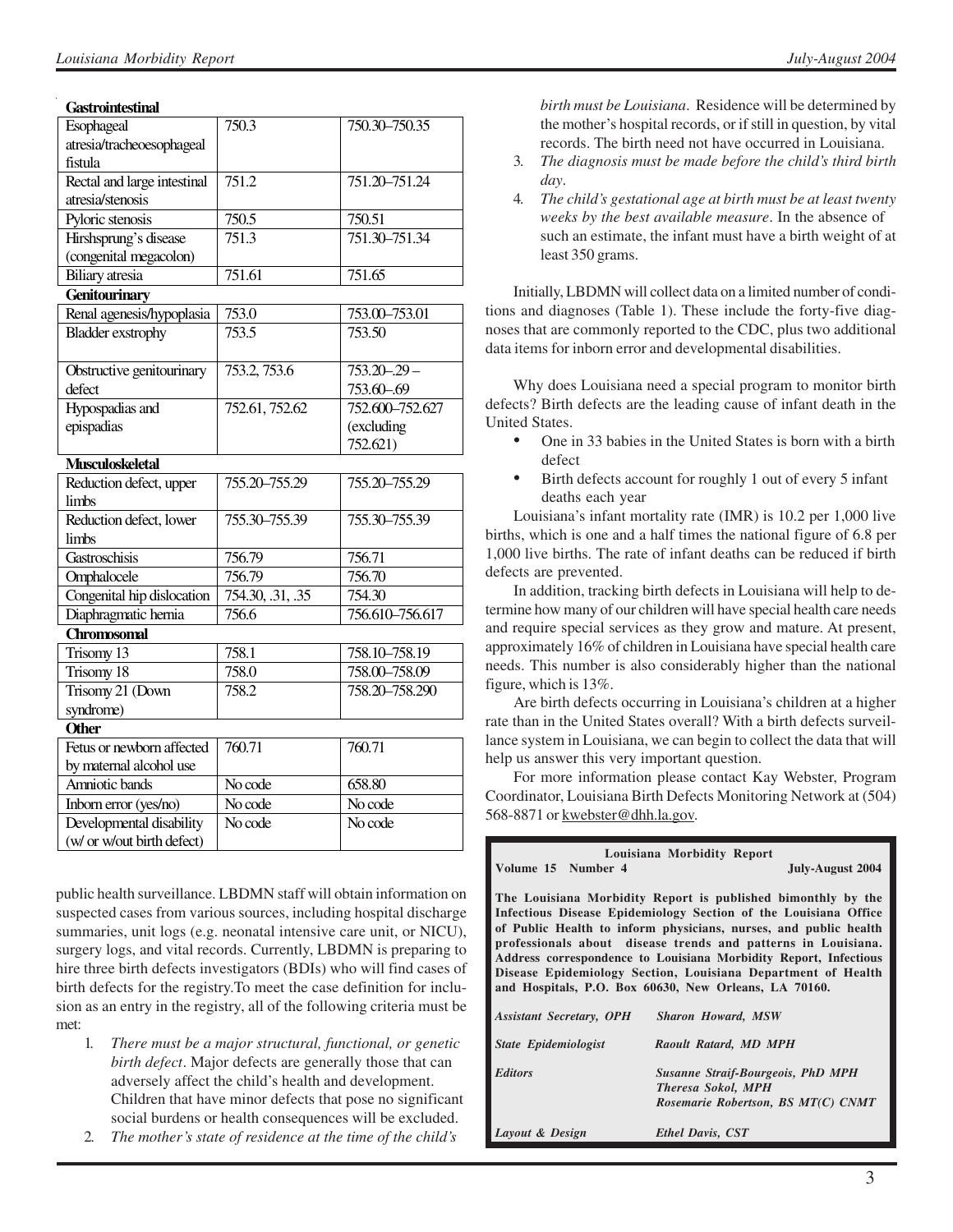*Cholera: Forgotten, But Not Gone (Cont. from page 1)*

(68°F) for much of the year, especially in the summertime. Predictably, the incidence of both types of cholera increases during the warm summer months. We see sporadic cholera cases in this state instead of large outbreaks.

On a worldwide basis, O1 cholera tends to cause epidemics or pandemics and non-O1, non-O139 cholera tends to be a slightly milder disease seen in individuals. Non-O1, non-O139 cholera does not have the same propensity to cause outbreaks. Because of this important public health difference, non-O1 cholera is often referred to as "gastrointestinal *Vibrio* disease" so as not to confuse it with the devastating disease classically known as cholera and caused by *V. cholerae* serotype O1. Of note, the endemic O1 cholera disease we see in Louisiana tends to occur sporadically similar to the non-O1 disease rather than in widespread fashion like the pandemic strain. Individuals at high risk of contracting either gastrointestinal disease include those who eat seafood, especially raw or undercooked oysters, shrimp, crabs or other shellfish, harvested from local waters and those who have recreational or occupational exposures to local waters.

Clinically, both types of cholera have a similar presentation severe diarrheal disease with loss of large amounts of fluid containing sodium, bicarbonate and potassium. Usually, symptom onset begins a few hours to five days after ingestion of contaminated food or water. The infectious dose is thought to be high  $-10<sup>8</sup>$ organisms, but can be lower -  $10<sup>5</sup>$  organisms, if the host has decreased stomach acidity. Affected individuals are typically afebrile and often have the classic "rice-water" stool. Toxigenic strains tend to cause more severe clinical symptoms than do non-toxigenic strains. Besides gastroenteritis that comprises 70% of non-O1 cholera disease, *V. cholerae* non-O1, non-O139 also cause sepsis (20% of cases) and wound infections (10% of cases).

Proper treatment includes oral or intravenous rehydration with electrolyte replacement and is associated with a less than 1% casefatality rate. Without treatment, the fatality rate is 50%. Appropriate antibiotic therapy, such as tetracycline, doxycycline or trimethoprim-sulfamethoxazole, can decrease the duration of symptoms as well as shedding of the organism. Antibiotic resistance to these medications as well as chloramphenicol, streptomycin and fluoroquinolones has been reported.

Diagnosis of cholera is made using stool culture. Thiosulfatecitrate-bile salts-sucrose (TCBS) agar is the best selective culture medium for isolating *V. cholerae*. Carey-Blair transport medium or alkaline-peptone water-enrichment medium can be used if sample processing will be delayed. The state public health laboratory also tests specimens for toxin production.

Health care providers who see patients with gastroenteritis, especially in the warm summer months, should attempt to elicit a history of shellfish consumption and/or occupational or recreational exposure. As with many food-borne illnesses, prevention plays an important role in disease control. A killed vaccine was developed in the late 1800's but protection lasted only about six months and the vaccine did not prevent the spread of cholera. New oral vaccines are more effective at preventing disease spread but are not available in this country. Given this, educating our patients about endemic cholera as the summer season begins, is our major means of prevention.

## **When There is a Suspicious Substance in the Mail……**

*Stephen J. Martin, Ph.D, Stacy Hall, MSN*

Since October, 2001 there have been 1,315 samples tested for potential bioterrorism (BT) agents in the Office of Public Health Laboratories. Samples received from October 2001 through December 2002 comprise the majority of samples received (1,239 samples) – anthrax being the disease tested during that time frame. From January 2003 to May 2004, seventy-six samples were tested. Tests were carried out for anthrax, brucella, *Yersinia pestis*, ricin and tularemia on the samples, none which showed positive results. All isolates and/or environmental samples identified as presumptive positive for a BT agent would be reported within the Department of Health and Hospitals to law enforcement agencies.

All samples tested for BT agents had been collected via a law enforcement agency. At times, law enforcement has requested a suspension of testing by the laboratory after the specimen was received. This was usually because law enforcement received additional information that a BT agent is not involved (hoaxes).

A chain of custody form, as well as proper shipping forms, must be sent with the sample. (The chain of custody starts with the person collecting the specimen and must include everyone else who handles the specimen. There can be no gaps in the chain, ie, time periods unaccounted for in the documentation. Also the specimen must be kept under lock and key when stored.)

ANY material containing a select agent can only be transferred to another Centers for Disease Control and Prevention (CDC) approved select-agents facility with CDC approval. (Any material deemed as 'infectious' therefore, would not go back to law enforcement directly after the testing procedure was completed.) All specimens are autoclaved (sterilized) if they are sent to be incinerated. Any material that contains personably identifiable information is shredded or obliterated.

## **Trends in Antibiotic Sensitivity \***

*Christopher DuCoin, MPH candidate* \* Based on the May-June 2003 Louisiana Morbidity Report

### **Introduction**

Antibiotic resistance is an increasing problem. The 'Antibiotic Sensitivity Active Surveillance System' began in Louisiana with the collection of aggregate data in 2000 to track the emergence of antibiotic resistant organisms. This surveillance program, which allows the state to track and evaluate antibiotic resistance trends, monitors three pathogens: Drug resistant *Streptococcus pneumoniae* (DRSP), Methicillin resistant *Staphylococcus aureus* (MRSA) and Vancomycin resistant *Enterococcus* (VRE). The primary goal of the Antibiotic Sensitivity Active Surveillance System is to estimate the proportion of selected bacteria in the state that are resistant to antibiotics by the reporting of aggregate laboratory data.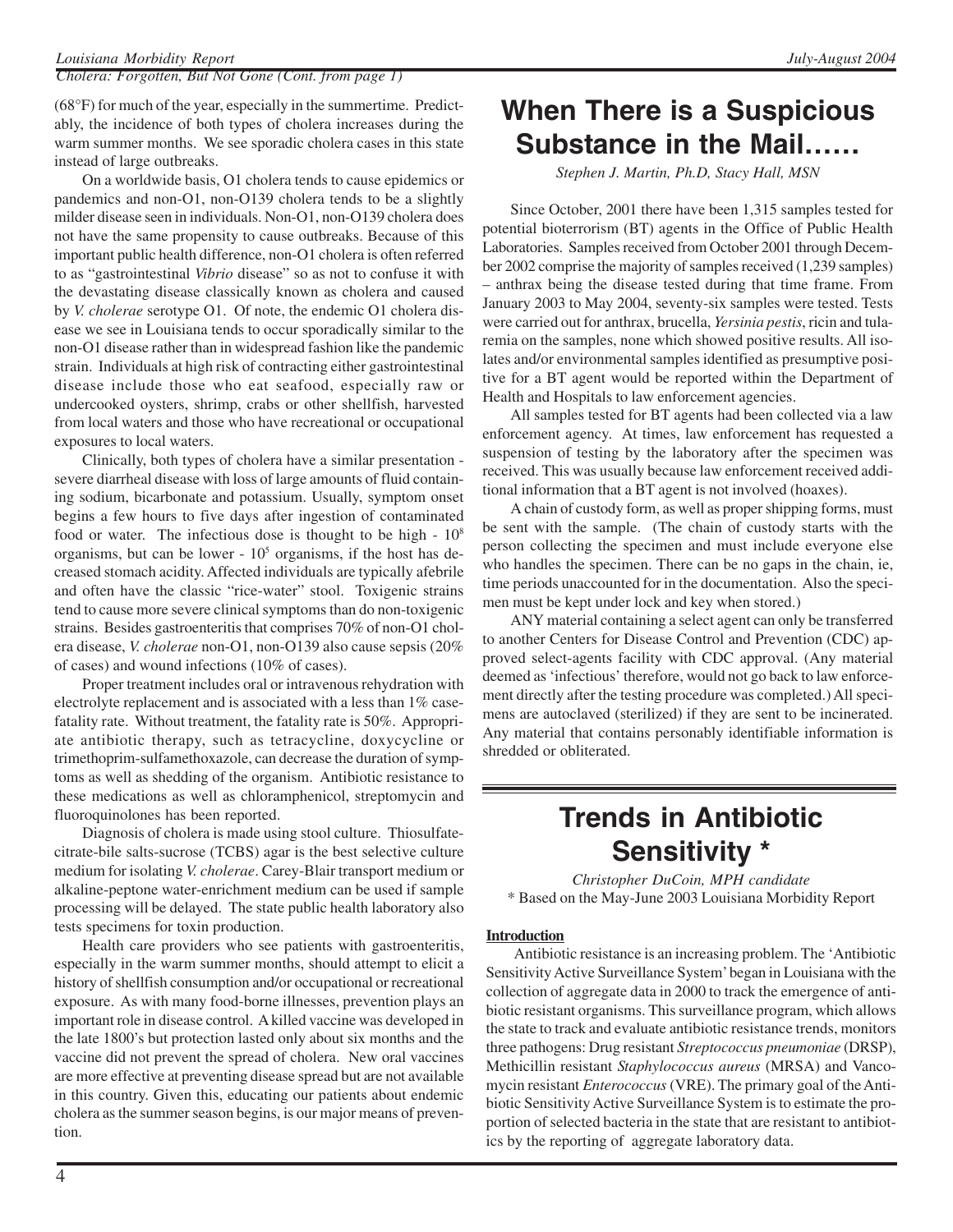#### **Methods**

Over the past four years, forty-three hospitals have been a part of the surveillance system at some point in time. Currently, twentyseven hospitals provide information to the surveillance system each month on a brief reporting form. Each hospital reports the total number of *S. pneumoniae*, *S. aureus* and *Enterococcus* species isolated in their lab for each month. In addition, they also report the total number of drug resistant or drug intermediate resistant isolates for each of those organisms. As duplicates are not reported, the forms contain counts on one isolate of DRSP, MRSA, or VRE per patient per hospital visit. Each report is entered into an Access database and from this database, quarterly and annual summary reports are

For each organism of interest, a chi-square statistic was calculated to determine if the percent of resistant isolates was different from quarter to quarter in 2003. Using the annual rates, a test for trend was conducted using the Mantel-Haensel Chi Square statistic. Both of these analyses were conducted using SAS (Version 8.02; Cary, NC).

#### **Results**

The results of the analysis of 2003 quarterly counts of antibiotic susceptible and resistant isolates can be seen in Table 1.

The percentages of drug resistant *S. pneumoniae* were not significantly different from each other  $(x^2=3.9057, p=0.2718)$ , rang-

**Table 1**: Analysis of Antibiotic Resistance by Quarter for *S. pneumoniae, S. aureus*, and *Enterococcus* species from the Louisiana Antibiotic sensitivity Active Surveillance System, 2003

|                     |                                           | <b>First</b><br><b>Ouarter</b> | <b>Second</b><br><b>Ouarter</b> | <b>Third</b><br><b>Ouarter</b> | <b>Fourth</b><br><b>Ouarter</b> | ${\bf X}^2$ | p-value |  |
|---------------------|-------------------------------------------|--------------------------------|---------------------------------|--------------------------------|---------------------------------|-------------|---------|--|
| S. pneumoniae       | Resistant<br>Susceptible<br>$%$ Resistant | 159<br>193<br>45.17%           | 84<br>142<br>37.17%             | 80<br>108<br>42.55%            | 109<br>161<br>40.37%            | 3.9057      | .2718   |  |
| S. aureus           | Resistant<br>Susceptible<br>% Resistant   | 1672<br>1452<br>53.52%         | 2446<br>1753<br>58.25%          | 3296<br>2467<br>57.19%         | 2297<br>1753<br>56.72%          | 17.5384     | .0005   |  |
| <i>Enterococcus</i> | Resistant<br>Susceptible<br>% Resistant   | 3<br>68<br>$4.23\%$            | 14<br>332<br>$4.05\%$           | 139<br>1763<br>7.31%           | 132<br>2283<br>5.47%            | 9.5472      | .0228   |  |

**Table 2**: Analysis of Antibiotic Resistance for *S. pneumoniae, S. aureus*, and *Enterococcus* species, 2000-2003

|                     |                                           |                        |                        |                        |                        | $\mathbf{X}^2$ |          |
|---------------------|-------------------------------------------|------------------------|------------------------|------------------------|------------------------|----------------|----------|
|                     |                                           | 2000                   | 2001                   | 2002                   | 2003                   | (for trend)    | p-value  |
| S. pneumoniae       | Resistant<br>Susceptible<br>$%$ Resistant | 547<br>729<br>42.87%   | 662<br>744<br>47.08%   | 548<br>696<br>44.05%   | 432<br>604<br>41.70%   | 0.8504         | 0.3564   |
| S. aureus           | Resistant<br>Susceptible<br>% Resistant   | 4560<br>7377<br>38.20% | 6682<br>8347<br>44.46% | 9489<br>8152<br>53.79% | 9711<br>7425<br>56.67% | 1192.8963      | < 0001   |
| <i>Enterococcus</i> | Resistant<br>Susceptible<br>% Resistant   | 451<br>8577<br>5.00%   | 496<br>10013<br>4.95%  | 647<br>9327<br>6.49%   | 288<br>4446<br>6.08%   | 22,0779        | < 0.0001 |

generated for the participating hospitals.

The purpose of this analysis is primarily to determine if the rates of antibiotic resistance for *S. pneumoniae*, *S. aureus* and *Enterococcus* were significantly different over the four quarters in 2003 and secondarily to determine if there is a significant trend in the rates of antibiotic resistance for these organisms from 2000 to 2003. Since interest was in resistance as either present or not present, the resistant and intermediately-resistant variables were combined to get one variable for resistance.

ing from 37.2% to 45.2% in 2003. The rates for Methicillin resistant *S. aureus* were significantly different throughout the year  $(x^2=17.5384,$ p=0.0005), ranging from 53.5% to 58.3%. The data from 2002 has shown an increasing trend with MRSA that proceeded up to the second quarter in 2003 where a decline is now being seen. The percentages of Vancomycin resistant *Enterococcus* (VRE) ranged from 4.3% to 7.3% in 2003. These rates were found to be significantly different from each other  $(x^2=9.5472, p=0.0228)$ .

*(Continued on next page)*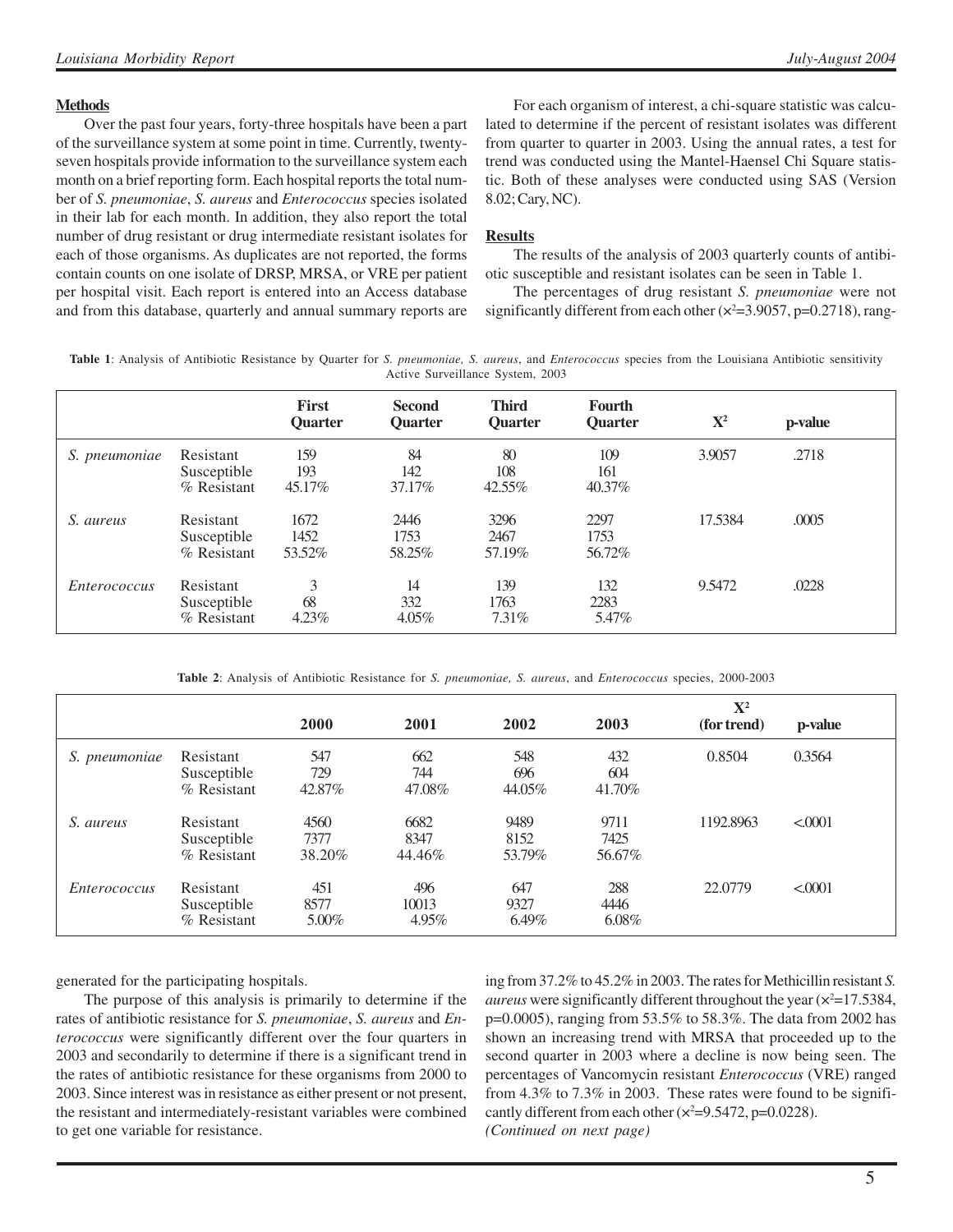A Mantel-Haensel chi-square statistic was calculated for each organism. The percentages of drug resistant *S. pneumoniae* have not been increasing over the past four years ( $\times^2$  for trend =0.8504, p=0.3564). The percentages of methicillin-resistant *S. aureus* have increased from 2000 to 2003. These increases were highly significant ( $\times^2$  for trend =1192.9, p<0.0001). Differences in percentages of Vancomycin resistant *Enterococcus* were statistically significant but of very little clinical importance. The trend appeared relatively stable over the four year time period.

### **OPH Training Offerings -**

#### VIDEOCONFERENCE COURSE

#### **"Is It Safe to Breathe?" –An Update on Airborne Disease Epidemiology in Louisiana**

The OPH Infectious Disease Epidemiology Section is offering a videoconference focusing on Airborne Diseases. This videoconference is targeted towards public health nurses, physicians, infection control professionals, disease surveillance specialists, epidemiologists, sanitarians, laboratory, pharmacists, health care providers and other public health staff. It will be accessible at nine sites throughout Louisiana on September 22, 2004 from 9:00AM to Noon. Applications have been entered for continuing education credits. *Registration Deadline is September 1st!* This course offering is free of charge but must be registered for as seating is limited in some locations. For site information, a registration form and agenda please email Ethel Davis at edavis@dhh.la.gov or call (504) 568-5005 x126.

#### GRAND ROUNDS

The following videoconferences will be accessible in all regions of the state from Noon to 1:00 PM. For more information, please contact Gail Hollis at gahollis@dhh.la.gov or call (504) 568- 7233.

Aug. 19, 2004 - John Naponick, MD, CM, MPH&TM **Monkey Pox & International Travel**

Sept. 16, 2004 - Erin Brewer, MD, MPH **Depression in Women**

Oct. 21, 2004 - Louis Trachtman, MD, MPH **"Adventures in Newborn Screening, Part II" (i.e., PKU, galactosemia, biotinidase deficiency**)

#### **Figure 1:** Percent drug resistant *Streptococcus pneumoniae*, *Staphylococcus aureus* and *Enterococcus* species, 2000-2002





Inf. Dis. Epi.

**Foodborne Disease Epidemiology Videoconference May 19, 2004 Presenters**



Gary Cazauban Milk & Dairy Program

aaaaaaaaaaaaaaaaaaaa aaaaa

**"Bugs Are Us" Vectorborne Disease Epidemiology Update Videoconference June 24, 2004**







Presenter Kyle Moppert State Entomologist

## **Note these dates:**

Dr Littlefield-Chabaud Asst. State Veterinarian

October 12, 2004 Field Epidemiology Techniques I – Full Day In-House Training

October 13, 2004 Field Epidemiology Techniques II – Full Day-In House Training

November 10, 2004, 9:00-Noon Antibiotic Resistance Update Videoconference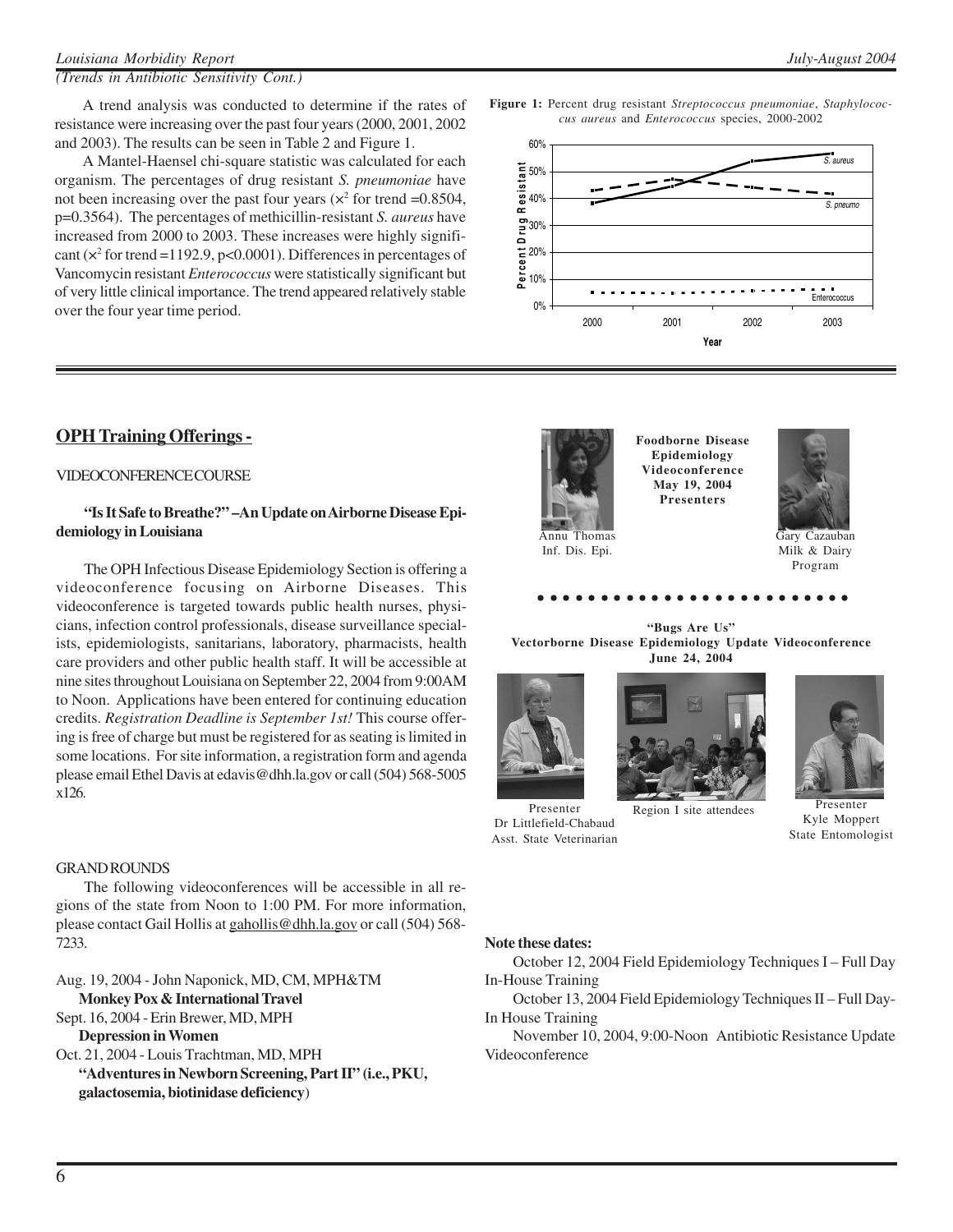### LOUISIANA COMMUNICABLE DISEASE SURVEILLANCE

### **MAY - JUNE 2004**

### **PROVISIONAL DATA**

Table 1. Disease Incidence by Region and Time Period

| <b>HEALTH REGION</b>  |                          |      |                         |                |              |              |              |              | TIME PERIOD    |              |              |                |                |         |             |
|-----------------------|--------------------------|------|-------------------------|----------------|--------------|--------------|--------------|--------------|----------------|--------------|--------------|----------------|----------------|---------|-------------|
|                       |                          |      |                         |                |              |              |              |              |                |              |              |                | Jan-Jun        | Jan-Jun |             |
| <b>DISEASE</b>        |                          | 1    | $\overline{\mathbf{2}}$ | 3              | 4            | 5            | 6            | 7            | 8              | 9            | May-Jun      | May-Jun        | Cum            | Cum     | %           |
|                       |                          |      |                         |                |              |              |              |              |                |              | 2004         | 2003           | 2004           | 2003    | Chg         |
| Vaccine-preventable   |                          |      |                         |                |              |              |              |              |                |              |              |                |                |         |             |
| <b>Hepatitis B</b>    | Cases                    | 1    | 0                       | 0              | 0            | 0            | 0            | 0            | $\overline{c}$ | $\mathbf{1}$ | 4            | 21             | 27             | 73      | $-63.0%$    |
|                       | Rate <sup>1</sup>        | 0.1  | 0.0                     | 0.0            | 0            | 0            | $\mathbf 0$  | 0            | 0.6            | 0.2          | 0.1          | 0.5            | 0.6            | 1.7     | na          |
| <b>Measles</b>        |                          | 0    | $\mathbf 0$             | 0              | $\mathbf 0$  | 0            | $\mathbf 0$  | 0            | 0              | $\Omega$     | $\mathbf 0$  | 0              | $\mathbf 0$    | 0       | $\mathbf 0$ |
| <b>Mumps</b>          |                          | 0    | $\mathbf{1}$            | $\Omega$       | $\mathbf 0$  | 0            | $\mathbf 0$  | 0            | 1              | $\Omega$     | 2            | 0              | 5              | 0       | 500.0%      |
| Rubella               |                          | 0    | $\Omega$                | 0              | $\mathbf 0$  | 0            | 0            | 0            | 0              | 0            | 0            | 0              | 0              | 0       | $\Omega$    |
| Pertussis             |                          | 1    | 1                       | 0              | $\mathbf{1}$ | 0            | 0            | $\mathbf{1}$ | 0              | 0            | 4            | 2              | $\overline{7}$ | 6       | 16.7%       |
| Sexually-transmitted  |                          |      |                         |                |              |              |              |              |                |              |              |                |                |         |             |
| <b>HIV/AIDS</b>       | $\text{Case} \text{s}^2$ | 43   | 15                      | $\overline{c}$ | 6            | 6            | 3            | 7            | 5              | 3            | 90           | 203            | 430            | 575     | $-25.2%$    |
|                       | Rate                     | 4.2  | 2.5                     | 0.5            | 1.1          | 2.1          | $\mathbf{1}$ | 1.3          | 1.4            | 0.7          | 2.0          | 4.5            | 9.6            | 12.9    | na          |
| Gonorrhea             | Cases                    | 190  | 160                     | 95             | 178          | 50           | 87           | 239          | 182            | 39           | 1220         | 2289           | 3949           | 6034    | $-34.6%$    |
|                       | Rate <sup>1</sup>        | 18.4 | 27                      | 24.8           | 32.5         | 18           | 28.9         | 46           | 51.4           | 9            | 27.3         | 51.2           | 88.4           | 135.0   | na          |
| Syphilis (P&S)        | Cases                    | 20   | 15                      | $\Omega$       | 6            | 0            | $\mathbf 0$  | 0            | 0              | 5            | 45           | 22             | 120            | 56      | 114.3%      |
|                       | Rate <sup>1</sup>        | 1.9  | 2.5                     | 0.0            | 1.1          | 0            | 0.0          | 0            | 0.0            | 1.1          | $\mathbf{1}$ | 0.5            | 2.7            | 1.3     | na          |
| <b>Enteric</b>        |                          |      |                         |                |              |              |              |              |                |              |              |                |                |         |             |
| Campylobacter         |                          | 1    | 5                       | $\mathbf{1}$   | $\mathbf{1}$ | 1            | $\mathbf{1}$ | 0            | $\overline{7}$ | 5            | 22           | 13             | 55             | 48      | 14.6%       |
| <b>Hepatitis A</b>    | Cases                    | 3    | $\mathbf 0$             | $\mathbf{1}$   | $\mathbf 0$  | $\mathbf 0$  | $\mathbf 0$  | 0            | $\Omega$       | $\Omega$     | 4            | 12             | 13             | 30      | $-56.7%$    |
|                       | Rate                     | 0.3  | 0.0                     | 0.3            | 0.0          | 0.0          | 0.0          | 0.0          | 0.0            | 0.0          | 2.0          | 3.6            | 4.8            | 7.2     | na          |
| Salmonella            | Cases                    | 8    | 19                      | 10             | 11           | 0            | 8            | $\Omega$     | 18             | 11           | 85           | 156            | 206            | 309     | $-33.3%$    |
|                       | Rate                     | 0.8  | 3.1                     | 2.6            | 2.0          | 0.0          | 2.7          | 0.0          | 5.1            | 2.5          | 2.0          | 3.6            | 4.8            | 7.2     | na          |
| Shigella              | Cases                    | 6    | $\overline{2}$          | 3              | $\mathbf 0$  | 0            | 12           | 5            | 14             | $\mathbf 0$  | 42           | 79             | 129            | 250     | $-48.4$     |
|                       | Rate <sup>1</sup>        | 0.6  | 0.3                     | 0.8            | 0.0          | 0.0          | 4.0          | 1.0          | 4.0            | 0.0          | 1.0          | 1.8            | 3.0            | 5.8     | na          |
| Vibrio cholera        |                          | 0    | $\mathbf 0$             | 0              | 0            | 0            | 0            | 0            | 0              | 0            | 0            | 0              | 0              | 0       | $\Omega$    |
| Vibrio, other         |                          | 2    | $\mathbf{1}$            | 3              | $\Omega$     | $\mathbf{1}$ | $\Omega$     | $\Omega$     | $\Omega$       | 2            | 9            | $\overline{7}$ | 16             | 14      | 14.3%       |
| Other                 |                          |      |                         |                |              |              |              |              |                |              |              |                |                |         |             |
| H. influenzae (other) |                          | 0    | 0                       | 0              | $\mathbf 0$  | 0            | 0            | 0            | 0              | 0            | 0            | 3              | $\overline{7}$ | 14      | $-50.0%$    |
| N. Meningitidis       |                          | 1    | $\mathbf 0$             | $\mathbf{1}$   | $\mathbf 0$  | 0            | 0            | $\mathbf{1}$ | $\overline{c}$ | 1            | 6            | 4              | 22             | 31      | $-29.0%$    |
| Tuberculosis          |                          |      |                         |                |              |              |              |              |                |              |              |                |                |         |             |

1 = Cases Per 100,000 2=These totals reflect persons with HIV infection whose status was first detected during the specified time period. This includes persons who were diagnosed with AIDS at time HIV was first detected.

#### **Table 2. Diseases of Low Frequency**

| <b>Disease</b> | <b>Total to Date</b> |
|----------------|----------------------|
| Legionellosis  | 4                    |
| Lyme Disease   | 2                    |
| Malaria        | 3                    |
| Rabies, animal | 1                    |
| Varicella      | 44                   |
|                |                      |

| Parish | No. Cases | <b>Species</b> |
|--------|-----------|----------------|
|        |           |                |

1